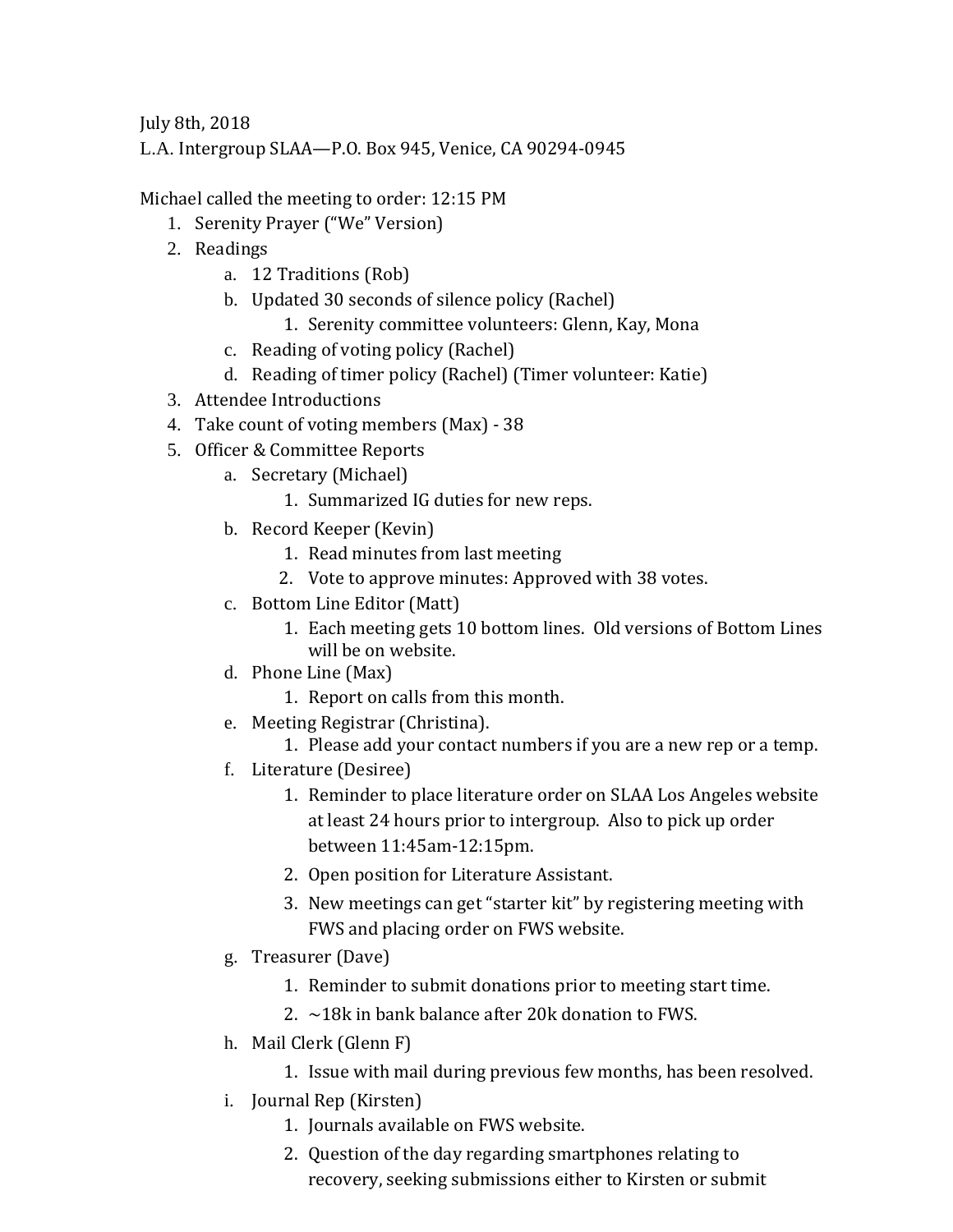online. Deadline is July 15th.

- 3. Always seeking writings from members to publish in journal.
- 4. Newsletter available from the Journal now open to all members.
- j. Workshops & Retreats (Glenn L)
- 1. "Signs of Recovery" workshop on July 14th. Flyers handed out. k. Webmaster for SLAA Los Angeles IG Website (Diane)
	- 1. 10,000+ page views, 3000+ unique users.
	- 2. Literature order form on website will be updated with new materials available.
	- 3. Announcement for meetings to inform webmaster if meetings are closed or open meetings. Not all meetings list closed or open meetings.
- l. H&I Committee (Katie)
	- 1. Emails regarding H&I are now getting forwarded to H&I committee.
	- 2. Announcement to encourage donations to H&I as part of monthly donations.
	- 3. H&I meeting is held after Intergroup, purpose is to bring meetings to people who can't physically attend other Los Angeles SLAA meetings. If a SLAA member is interested in speaking on a panel at a Jail meeting, an application must be submitted.
- m. Social Committee (David)
	- 1. No Announcement.
- n. Conference Literature Committee Conduit (Dave)
	- 1. 3 pieces of literature submitted for approval at 2018 ABM. Draft copies available. Meditation book, Steps book, Anorexia 4-5-6.
	- 2. Seeking feedback on draft literature. Available to attend monthly call. 6pm on 2nd, 3rd, and 4th Mondays of the month, 6pm PDT. Call in info can be found on website (to be posted on SLAA website). 641 715 3836, key: 138103
- o. Sponsorship Committee Conduit (Glenn)
	- 1. 5pm on Monday call to offer/seek sponsorship. Meeting is posted on Bottom Lines.
	- 2. Glenn has been filling in, so next month this position will be addressed.
- p. Speaker Seeker List Keeper (Chris)
	- 1. List is growing and is being used.
- q. ABM Delegate Announcements
	- 1. (Mona) Member retention committee seeking ideas to bring to ABM. Seeking general feedback as well.
- r. Translation Committee Conduit (Jake)